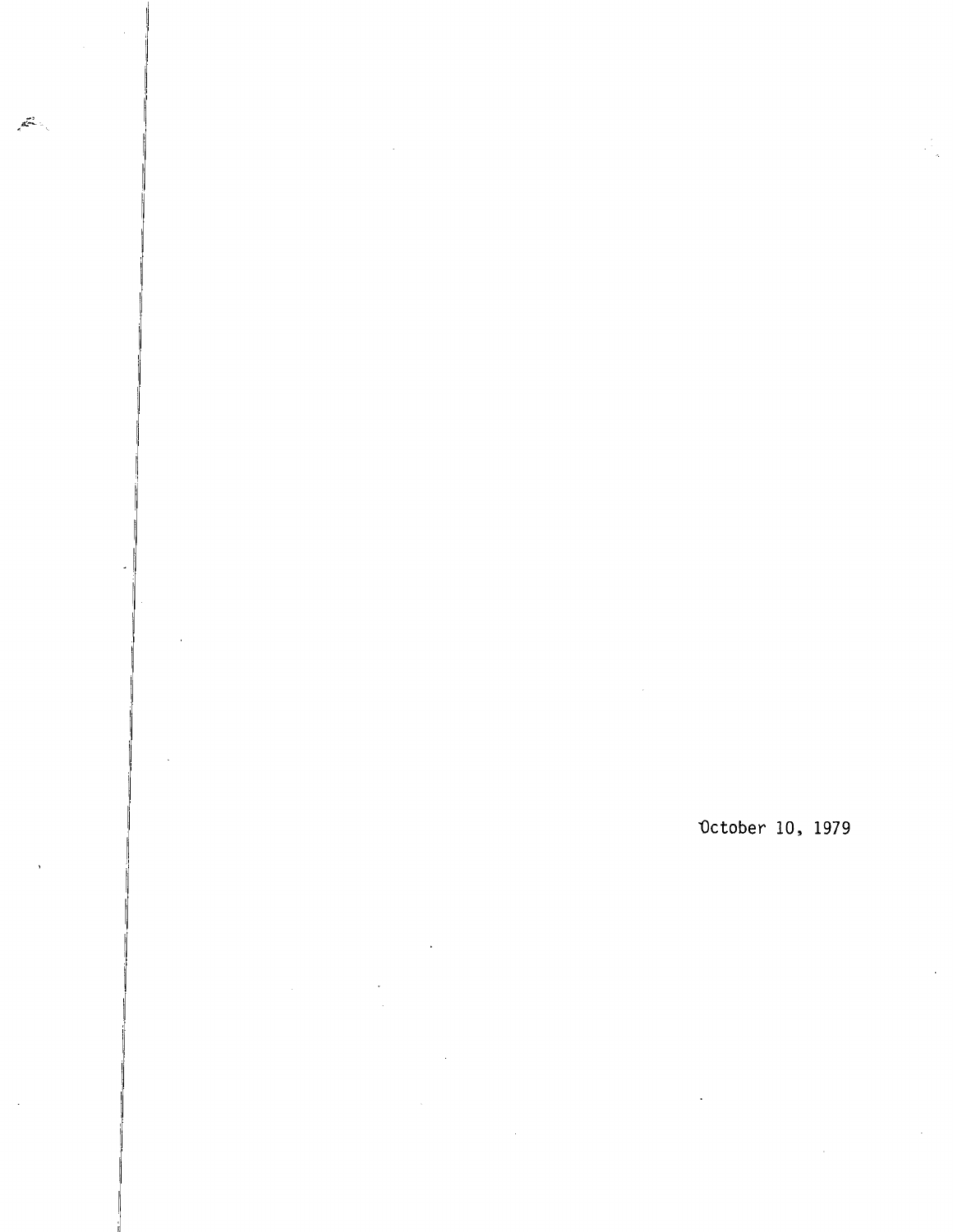The Minutes of the 58th meeting of the Executive Committee of Science Faculty Council held on Wednesday, October 10 at 2:40 p.m. in room 250 Allen Building.

Present: Prof. C. C. Bigelow, Chairman; Profs. P. K. Isaac, B. D. Macpherson, P. Loewen, *K. W.* Stewart, D. Punter, J. Charlton, R. C. Woods, J. M. Stewart, N. Losey, K. Mount; Mr. H. Christianson; S. Catt, Secretary.

Visitors: Mrs. D. Derenchuk, Mr. V. Taylor.

 $1.$ The Minutes of the 57th meeting were adopted on a motion by *K.* Stewart (Loewen).

## $2.4$ Matters arising therefrom:

ು ಸಾಂಶ್

## (i) Status of the concern over the narrowness of the Computer Science Honours Program.

It was reported by Prof. Macpherson that the Dean's Office made a study on recent graduates which showed that within the Honours Program there was an increasing tendency to elect Computer Science courses only. At a recent meeting with the Head, Dr. Stanton expressed surprise at the figures and said he would advise students when selecting programs they should choose options from outside the Department and perhaps outside the Faculty. The prescription is not more restrictive, it is the students' choices that make it seem so. Figures were available for this year and last year showing breakdowns by year in Honours Program. A member asked how the figures compared with Engineering and Law for example and was advised that Engineering requires its students to take many courses outside the faculty. Law students are required to have at least two years of university level study prior to being admitted.

A member asked if Honours regulations should require students to take a prescribed number of courses outside the Department. Prof. Macpherson responded that the 4-year Major specifies the number of courses that can be taken within a department. Mr. Christianson thought the feeling among computer science students was that they elected computer science courses because those were the courses they wanted - computer science graduates have no difficulty finding employment.

Dr. Punter asked if the question as to restrictiveness had come from Senate to the Executive Committee, Prof. Macpherson replied that it had been directed to the Dean , and there was no requirement for a reply

 $\cdots$  2

binder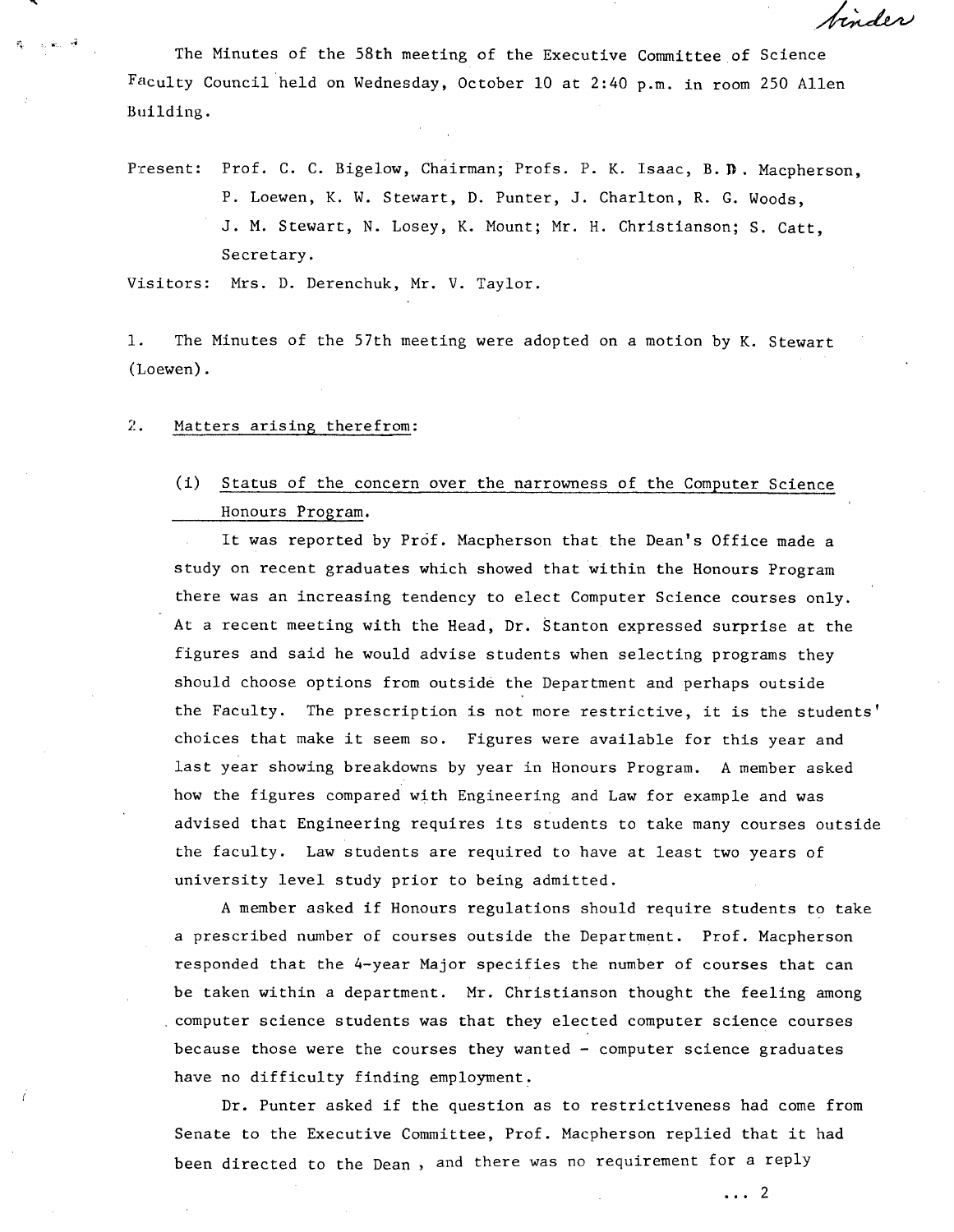to Senate from the Executive Committee. The Dean had been keeping the Executive informed. There was some discussion of whether the Honours regulations should be changed. Dr. Charlton felt the Department should be given the opportunity to look into the matter itself before such a step was taken.

It was moved, K. Stewart (Charlton) that

"Executive ask Computer Science to review their requirements for the Honours program in order to determine the feasibility of including required courses from outside the Computer Science Department in their Honours curriculum".

Dr. Woods enquired if Computer Science had been asked to do this before, Prof. Macpherson said they had, but by the Dean, not the Executive or Faculty Council. Dr. Woods felt Computer Science should be given a time limit to reply and Dean Bigelow suggested November 15th. This was agreed to. The motion was **CARRIED**.

Dr. Woods noted the high mathematical content of certain Computer Science courses and moved (K. Stewart) that

"Computer Science be asked about the high mathematical content of 74.239 and 210, and whether it would be possible to substitute mathematics or applied mathematics courses for all or part of these courses".

K. Stewart asked if specific mathematics or applied mathematics courses could be flagged, which had significant overlap. These were identified as

74.210 - 13.239/249

$$
74.239 - 6.224
$$

Prof. Charlton felt the need was to introduce breadth and not merely to transfer course numbers to other departments. He suggested Dr. Stanton be invited to meet with the Executive.

The motion was called and was  $\blacksquare$ 

3 for

5 against

. . . 3

 $-2-$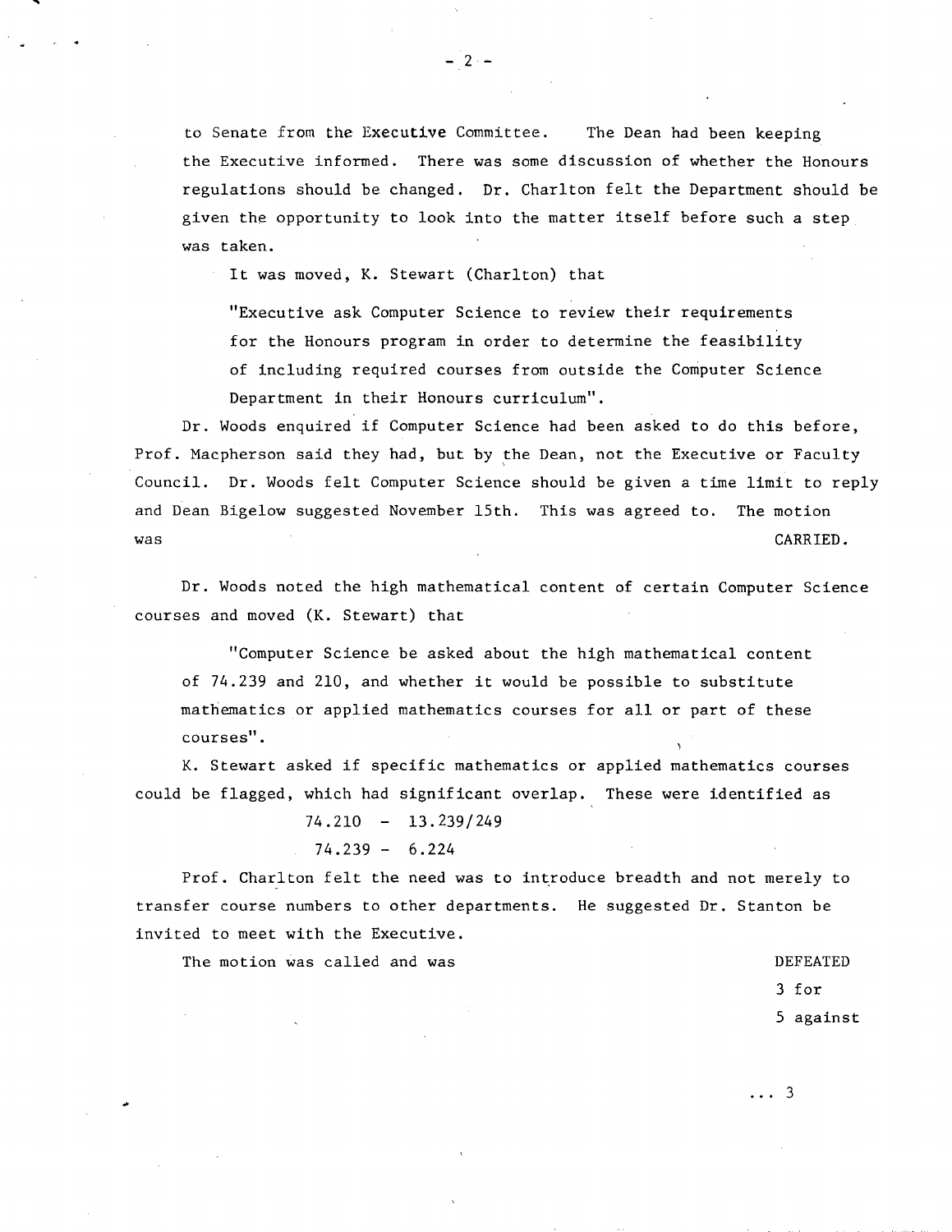$(ii)$ Seventy-fifth Anniversary Activities - Report

Prof. Isaac referred to a recent letter to all faculty outlining events.

(iii) Report of the ad hoc committee on Affiliation

The report had originally been made to Faculty Council who returned it to the Executive committee. An enlarged ad hoc committee had looked at the report and found it was in agreement with the original. They felt counselling of first year students was a separate matter from affiliation. There was therefore nothing new to report.

 $3.$ Communications

There were no communications.

## 4. Faculty Course Changes

Prof. Macpherson took members through course change proposals by department beginning with CHEMISTRY.

Chemistry's proposals were approved subject to clarification of the pre-requisite comment for 2.2XY.

PHYSICS proposals were approved.

EARTH SCIENCES. Dr. Woods asked what were the implications for medals and scholarships of the proposed "Pass/Fail" grading for a field course, and was advised this was being looked into administratively. Earth Sciences proposals were approved.

BIOLOGY TEACHING UNIT proposals were approved.

MICROBIOLOGY proposals were approved.

MICROBIOLOGY-CHEMISTRY JOINT 4-YEAR MAJOR proposal was approved.

ZOOLOGY proposals were approved

BOTANY proposals were approved.

BOTANY-ZOOLOGY JOINT ECOLOGY PROGRAM The proposed Honours and 4-year Major proposals were approved.

APPLIED MATHEMATICSproposals were approved.

COMPUTER SCIENCE proposals were approved.

MATHEMATICS & ASTRONOMY proposals were approved.

ST. BONIFACE COLLEGE proposed course changes were essentially an updating to bring them in line with Science courses offered, and were approved.

COURSES FROM OTHER FACULTIES AND SCHOOLS ACCEPTABLE FOR CREDIT IN THE FACULTY

OF SCIENCE. Two courses from Administrative Studies were added to the approved list, however Prof. Macpherson made the point that there was no assurance that

 $\mathcal{R}$